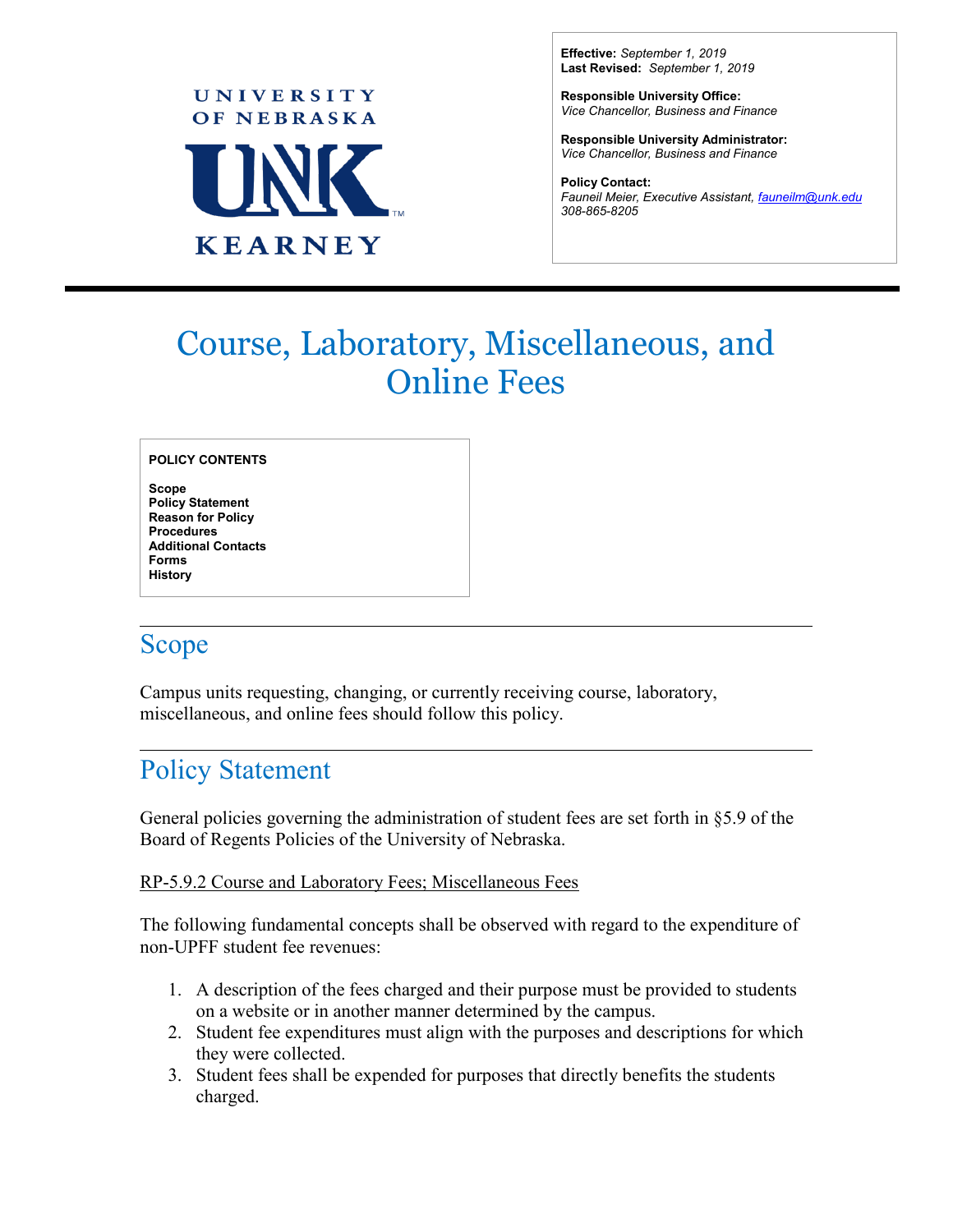4. Fees shall not be distributed for the benefit of an individual student (ex: scholarship or fellowship) nor be awarded on a competitive basis.

Costs related to the development, instruction, and assessment of offering a course are expected to be borne by the department and college, including materials related to the mechanics of teaching the course, such as course outlines, syllabi, exams, and similar handouts. The department is also expected to bear the costs of staffing courses, including personnel employed to aid in the course such as teaching assistants and guest speakers.

A course fee is defined as a charge applied to students enrolled in a specific course for expenses directly related to the student's participation. A laboratory (lab) fee is defined as a charge made to students to underwrite, in whole or in part, the cost of services, rentals, and consumable supplies utilized in a laboratory environment. Costs that may be assessed through these fees include, but are not limited to, any consumable materials; services provided as a part of the class; travel costs for the student to attend a required field trip; computer related software for student use specific to the course; individual exams or assessments produced by a third party that are purchased at a group rate; and materials such as manuals, chemicals, glassware, protective or other clothing, paints, brushes, and canvasses that will be consumed by the student in the course of instructional activities. A course or lab fee may also include the costs of purchase, maintenance, repair, and replacement of equipment used in the delivery of a course or execution of a lab. A course or lab fee shall not be expended for general departmental or administrative costs.

A miscellaneous student fee is defined as all fees other than UPFF (University Program and Facility Fees), course, and laboratory fees charged to students incidental to the providing of instruction. Examples of fees included within this category are application fees, transcript fees, teacher placement fees, special instructional fees, late payment fees, technology fees, and returned check fees.

#### RP-5.9.3 Online Course Fees

The purpose of the online course fee is to provide the resources needed for developing and supporting both teaching and learning in a course that significantly utilizes learning technologies. Specifically, the online course fee helps cover costs associated with instructional design and support; faculty development and training in the use of instructional technology; accessibility and other quality standards; course development; and online learner orientation, communication, and support. The fee will be assessed to distance (fully online) and blended (partially online) courses.

#### UNK Addendum to Board of Regents Policies

Student fee revenues must be deposited to dedicated cost centers. Course and lab fees may be reasonably bundled under the same cost center if the courses or labs utilize common supplies or have similar expenses. Student fee revenues should not be comingled with non-student fee revenues.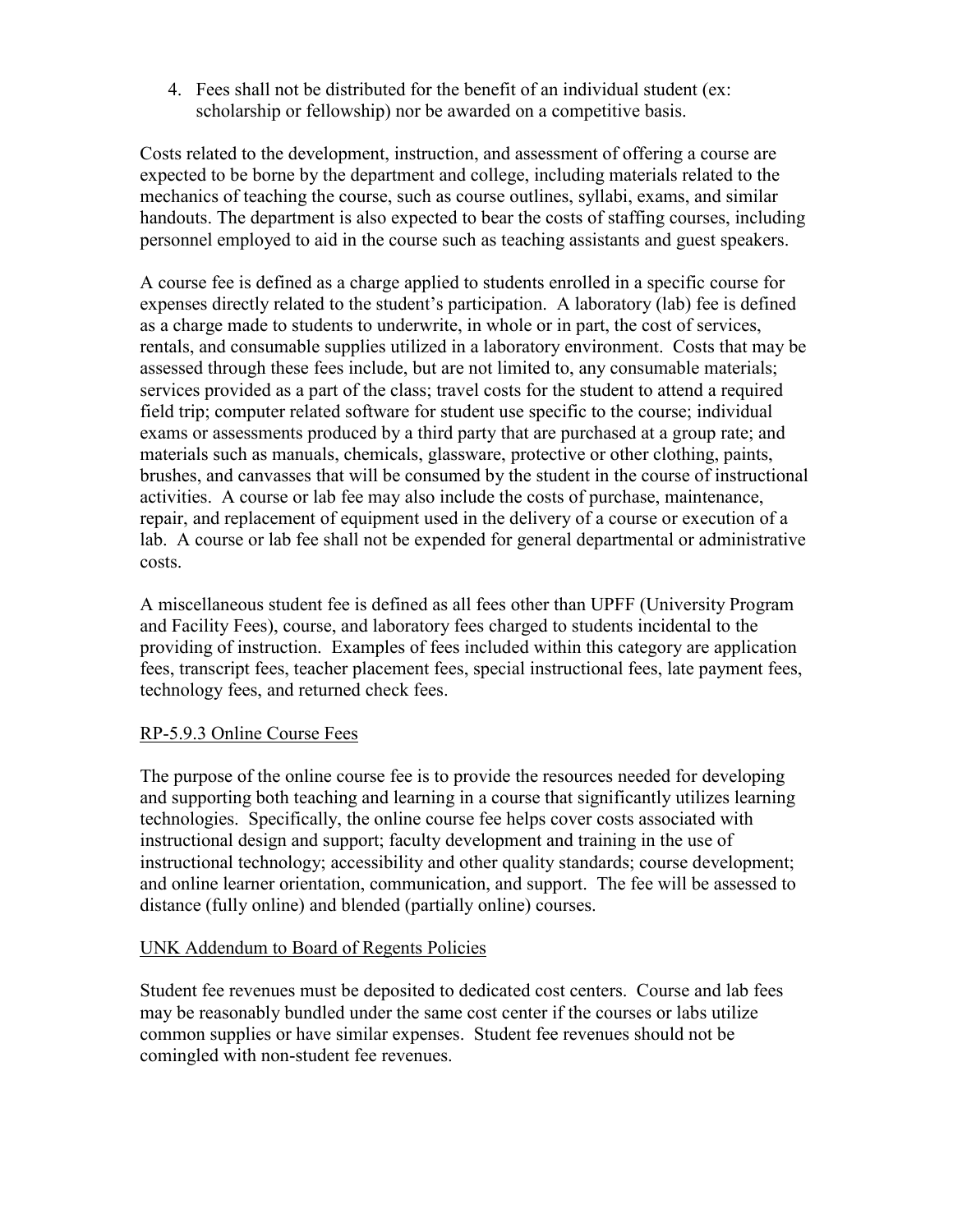Student fees shall not be retained as contingency funds. The balance in a student fee cost center should generally not exceed the average revenue generated in an academic year. If the fund balance exceeds this threshold, the Business and Finance Fee Panel may require the campus unit to submit and have approved by the Panel a strategic plan detailing the future use of the fund balance, a decrease or discontinuation of the student fee being charged, or have the campus unit request a change in the intended purpose of the fee.

The Finance Office will periodically audit course, laboratory, miscellaneous, and online fees to determine 1) whether student fees collected are being used for their intended purpose and for allowable expenditures, 2) fund balances are monitored and controlled, and 3) written explanations are provided as to the appropriateness and intended use of excessive fund balances due to surpluses built over time. All fees will be reviewed at least once every four years.

### Reason for Policy

#### RP-5.9.4 Reporting of Course, Laboratory, Online Course and Miscellaneous Fees

The Chancellors on each of the campuses shall report to the President, no later than March 1 of each year, a listing of all planned changes in student fees, of any nature, for the next academic year. Planned changes in fees must be approved by the President and subsequently included as a report to the Board of Regents in a meeting agenda, prior to the proposed implementation of all planned changes in student fees. A list of all laboratory fees will be included in the schedule of classes that is provided to students prior to the time that they register for classes.

This policy is needed to ensure course, laboratory, miscellaneous, and online course fees are promulgated in accordance with a standardized campus-wide process and that student fees assist in furthering the mission of the University.

### Procedures

An annual announcement is sent by the Vice Chancellor for Business and Finance (VCBF) by early October notifying campus units to submit requests for all planned changes to student fees. Proposed changes to student fees could be to request a new fee, change the amount of an existing fee, or discontinue a fee. The request for a course or lab fee change is submitted on a Campus Course and Laboratory Fee Approval Form. The request for a miscellaneous fee change is submitted on a Campus Miscellaneous Fee Approval Form. The form and all supporting documentation are routed to the appropriate Chair, Director, Dean, Vice Chancellor, and/or Chancellor for initial signature approval. Forms and supporting documentation are due to the appropriate Vice Chancellor/ Chancellor **one week before the last business day in October**. The appropriate Vice Chancellor/Chancellor will then provide all initially approved forms to the Office of the VCBF by the last business day in October.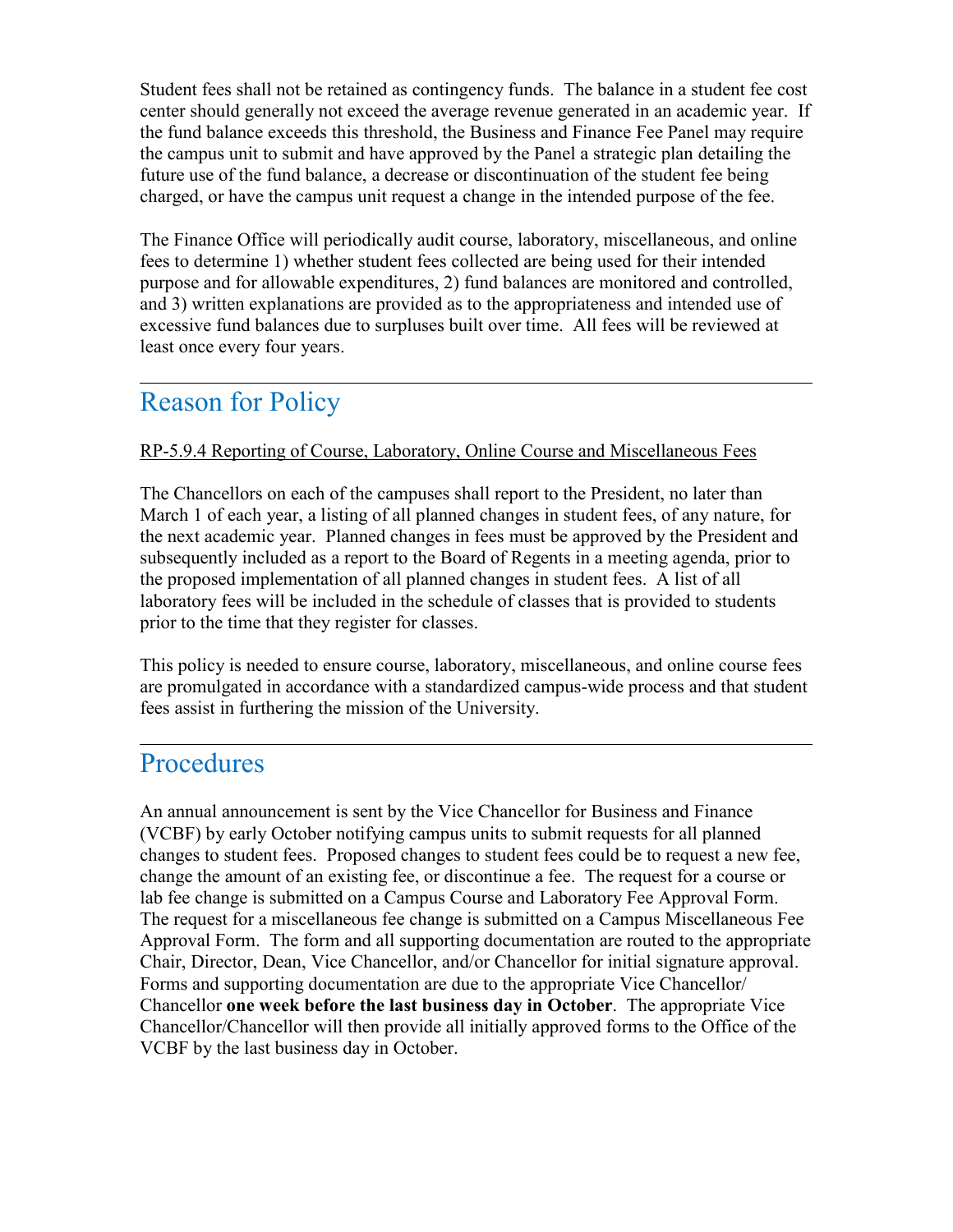All course, laboratory, miscellaneous, and online course fee requests are initially reviewed by the Business and Finance Fee Panel, which consists of the following:

- Associate Vice Chancellor for Business & Finance
- Director of Finance
- Student Accounts Manager
- Senior Financial Accountant

Additional information may be requested from the submitting department. The Panel's comments and recommendations will be submitted to the VCBF.

The VCBF will submit the course, laboratory, miscellaneous, and online course fee requests to the Academic Administrative Review Group, which consists of the following:

- Academic Deans
- Dean of Graduate Studies
- Dean of Student Affairs
- President of Faculty Senate
- President of Student Government

This group will review the requests and provide comments and recommendations. A specific deadline for replying will be included with the notification. All members must respond. This group will be notified if no requests are received.

Once the Academic Administrative Review Group has provided its input, the VCBF will submit a summary report of all proposed student fee changes to the Chancellor for approval. The Chancellor has final approval authority at the campus level.

The VCBF prepares a Board of Regents recommended action for approval document for the fees approved by the Chancellor and then forwards the document to the Chancellor. The Chancellor then submits the document to the President for approval. Upon approval by the President, the recommended action for approval document is submitted for inclusion in the May Board of Regents meeting agenda.

After the approved fee requests have been reported to the Board of Regents, the VCBF will notify the submitting department of such approval or denial of their request.

## Additional Contacts

| <b>Subject</b>                      | <b>Contact</b> | <b>Phone</b> | <b>Email</b>     |
|-------------------------------------|----------------|--------------|------------------|
| Senior Financial Acct   Ross Pierce |                | 308-865-8007 | piercerl@unk.edu |
| Director of Finance                 | Jill Purdv     | 308-865-8524 | purdvi@unk.edu   |

#### Forms

Campus Course and Laboratory [Fee Approval Form](http://www.unk.edu/about/files/course-lab-fee-form.pdf) [Campus Miscellaneous Fee Approval Form](http://www.unk.edu/about/files/miscellaneous-fee-form.pdf)